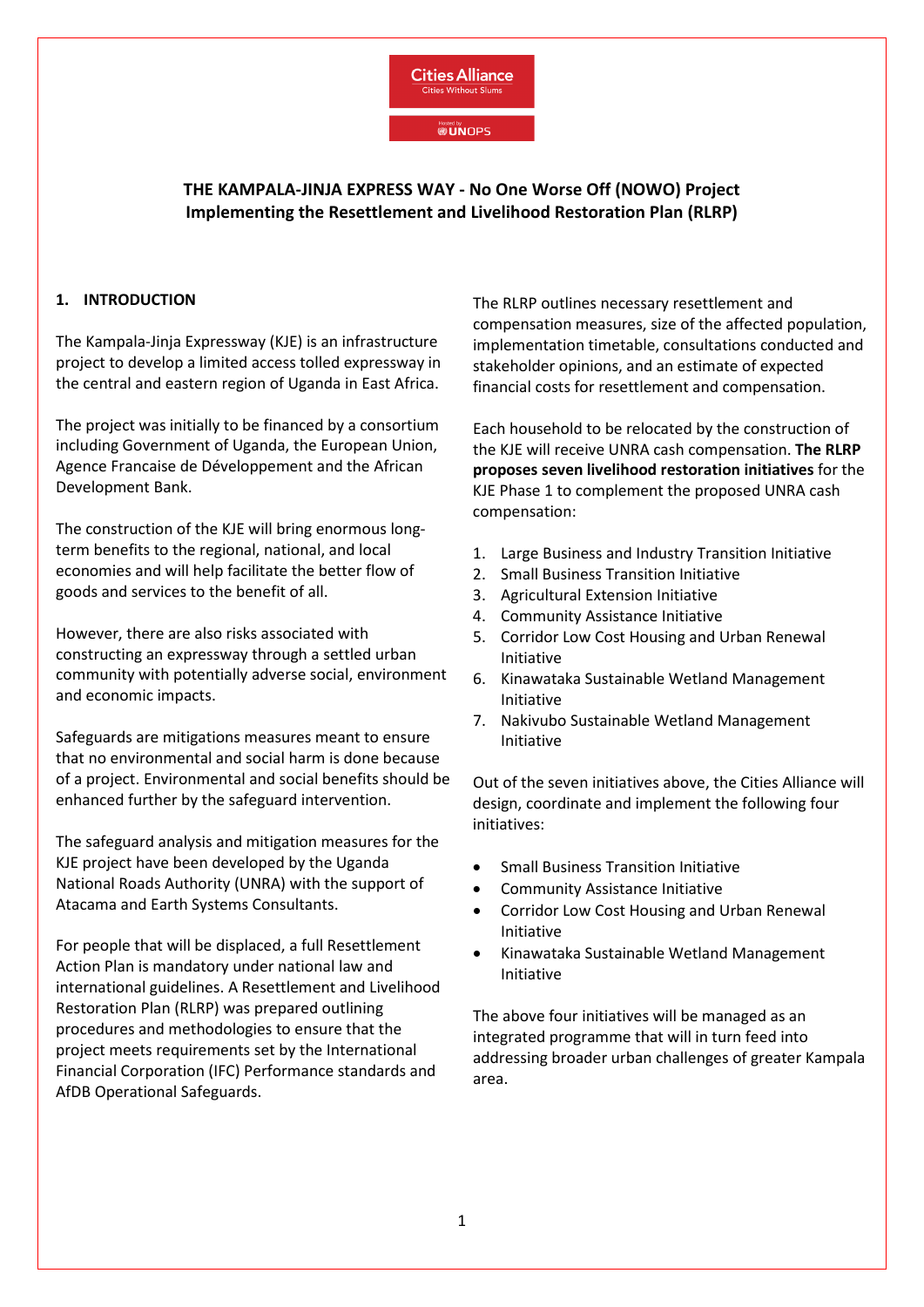

#### **2. PROJECT DEVELOPMENT OBJECTIVES**

### **Overall Objective:**

By end of the programme, the ROW of the KJE expressway will be cleared for construction while all affected households and small and micro enterprises in targeted areas will have received support services to enable improved livelihoods, security of tenure and housing for longer term market, and neighbourhood incremental upgrading.

# **3. PROJECT OUTCOMES:**

- a) The project runs effectively as supported by a strong managerial and institutional structure, a clear feasibility and a thorough inclusive and consultative process.
- b) Relocated households and businesses are reintegrated into the broader city and within communities with secure tenure and plans for long term incremental upgrading of their housing.
- c) The most vulnerable households are identified and empowered to adapt to the new situation caused by the impact of the KJE construction.
- d) Households presently dependent on the informal economy for their livelihood and impacted by the ROW are empowered with new space, skills and finance to either continue their enterprise or adapt to a new opportunity.
- e) The sustainable rehabilitation of the Kinawataka wetland by transforming neighbouring communities into the champions of the wetland.

# **4. TARGET GROUP**

#### First category:

- a. Households in the ROW without tenure rights that identify as being part of the Kasokoso and Kinawataka informal settlements.
- b. Small traders that relate to the Kasokoso and Kinawataka informal settlements that are impacted by the ROW.
- c. Traders and producers that presently constitute the Nakawa market that falls within the ROW.
- d. The most socially and economically vulnerable households within the ROW.

Second category:

- a) Broader community of the Kasokoso and Kinawataka settlements. Settlements that are characterized by insecure land tenure, a lack of basic services and poor-quality housing.
- b) All informal small traders within the Kasokoso and Kinawataka area negatively impacted by the development.

### **5. PROJECT COMPONENTS**

### Component 1. Project Set up, governance, scoping and consultation

This component includes setting up adequate governance structures, finalising list of affected households, setting up of settlements forums and other dialogues structures for awareness and consultation.

### Component 2. KJE Corridor Low Cost Housing and Urban Renewal Initiative

- Outcome: to ensure that relocated households and businesses are re-integrated into the broader city and within adjacent communities with secure tenure and plans for long term incremental upgrading.
- Basic assumption and approach: secure tenure, insitu upgrading, and business relocation plans are agreed between government and community and other stakeholders.

#### Component 3. Community Assistance Initiative

- Outcome: to ensure that the most vulnerable households are identified and empowered to adapt to the new situation caused by the impact of the KJE construction. Critically vulnerable households in the ROW will need additional support in the process of relocation. A tailored support programme will be developed for them depending on the household's circumstances and would be offered the following services:
	- Help salvaging materials and transport to the new site;
	- Support in the building of an improved structure; and where relevant
	- Rental support.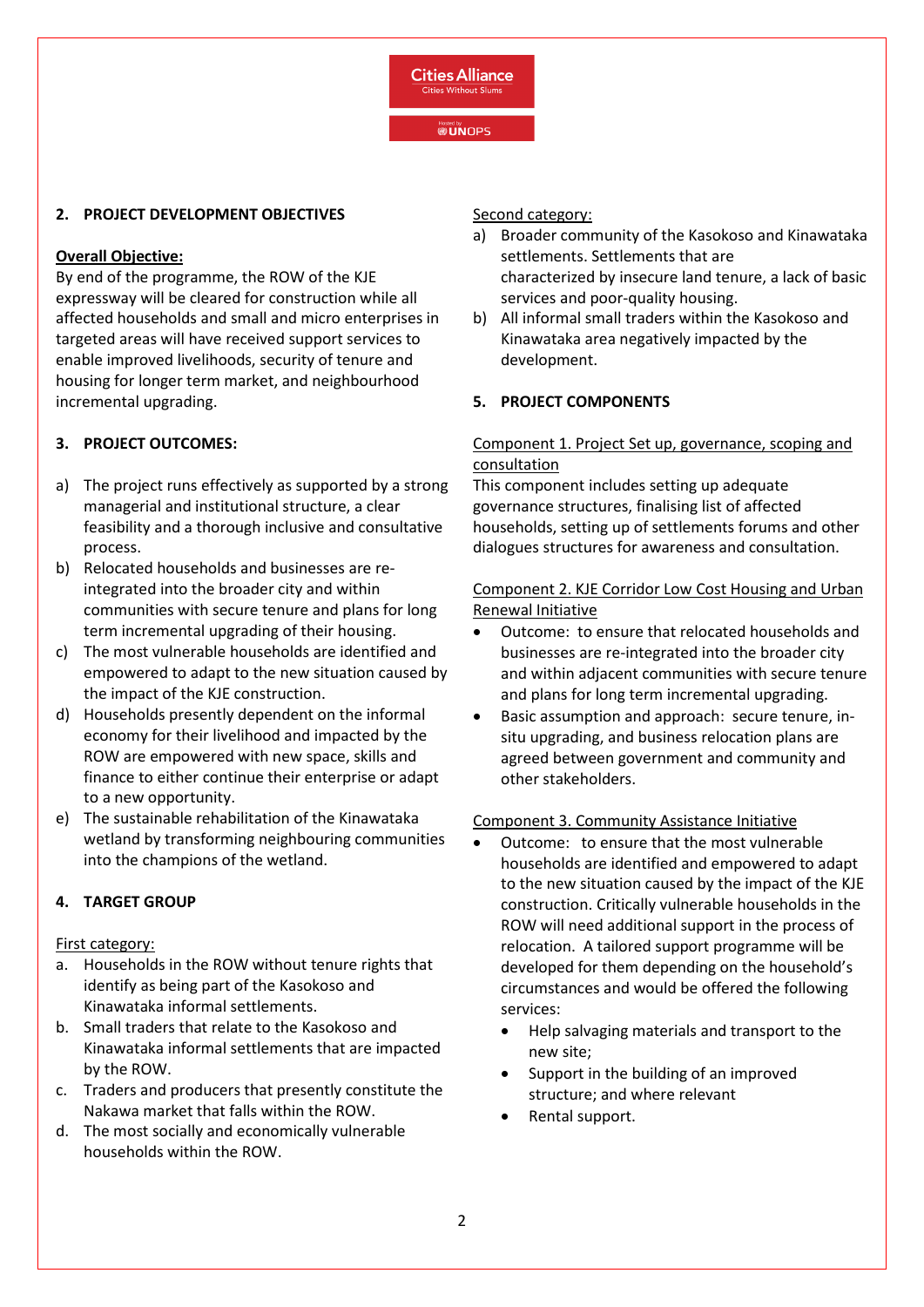**Cities Alliance** Cities Without Slum

**Hosted by**<br>**@UNOPS** 

Component 4. KJE Small Business Transition Initiative

- Outcome: to ensure that households presently dependent on the informal economy for their livelihood and impacted by the ROW - are empowered with new space, skills and resources to either continue their enterprise or adapt to a new opportunity.
- Business support services to be provided include business development training and advice, access to microfinance and linkages to supply chain opportunities with corporate and city infrastructure programmes. Traders in need of new skills will be provided with the vocational training necessary to transition into a new market.

# Component 5. Kinawataka Sustainable Wetland Management Initiative

• Outcome: support the sustainable rehabilitation of the Kinawataka wetland by transforming neighbouring communities into the champions of the wetland. Among issues to be addressed include solid waste and wastewater management and ecosystem services.

Kinawataka wetland managementwould have the following multiple benefits for the environment and local community:

- To improve the quality of life of residents in surrounding areas;
- To provide livelihood opportunities for the residents;
- To preserve remaining open, green spaces within the city; and
- To rehabilitate the wetlands to enhance critical ecosystem services.

# **6. PROJECT IMPLEMENTATION PARTNERS**

**Component 1:** Executed directly by the Cities Alliance Secretariat on behalf of the MLHUD. Other components to be executed by selected partner entities through grant funding by the Cities Alliance.

**Components 2 and 5:** executed by Slum Dwellers International in close partnership with the MLHUD. **Components 3 and 4:** implemented by AVSI and PLAVU.

### **7. STAKEHOLDERS**

# *Ministry Land, Housing and Urban Development (MLHUD).*

The MLHUD is the Cities Alliance' long-standing partner within the Government of Uganda. It will be supported through Technical Assistance supplied by Cities Alliance to undertake the programme aspects principally related to affordable housing and urban renewal.

The MoLHUD will drive the inter-ministerial processes leading to the identification and acquisition of land for relocation<sup>[1](#page-2-0)</sup> and will be responsible to ensure that all required government stakeholders are onboard, including amongst others, UNRA and KCCA.

# *National Housing and Construction Company (NHCC).*

NHCC is the most impacted landowner the National Housing and Construction Company Ltd (NHCC). As a private limited company, NWHC's mandate is to increase the housing stock in the country, rehabilitate the housing industry and encourage Ugandans to own homes in an organized environment.

NHCC will be actively engaged throughout the process to seek a viable win-win solution that provides both housing opportunities through tenure and slum upgrading and commercial viability.

### *SLUM Dwellers International/ ACTogether/National Slum Dwellers Federation of Uganda*

Slum Dwellers International (SDI) is a Cities Alliance Member and Member of the Management Board. SDI has the technical skills and capacities to collect demographic information and map households as required. SDI draws on its extensive experience in relocating thousands of households from railway lines in cities like Nairobi and Mumbai. ACTogether is the NGO charged by SDI with providing technical and financial assistance to the National Slum Dwellers Federation of Uganda (NSDFU). Through NSDFU a coherent and sustained dialogue with the affected communities will be facilitated.

<span id="page-2-0"></span><sup>&</sup>lt;sup>1</sup> To be distinguished from the acquisition of the RoW that will be handled by UNRA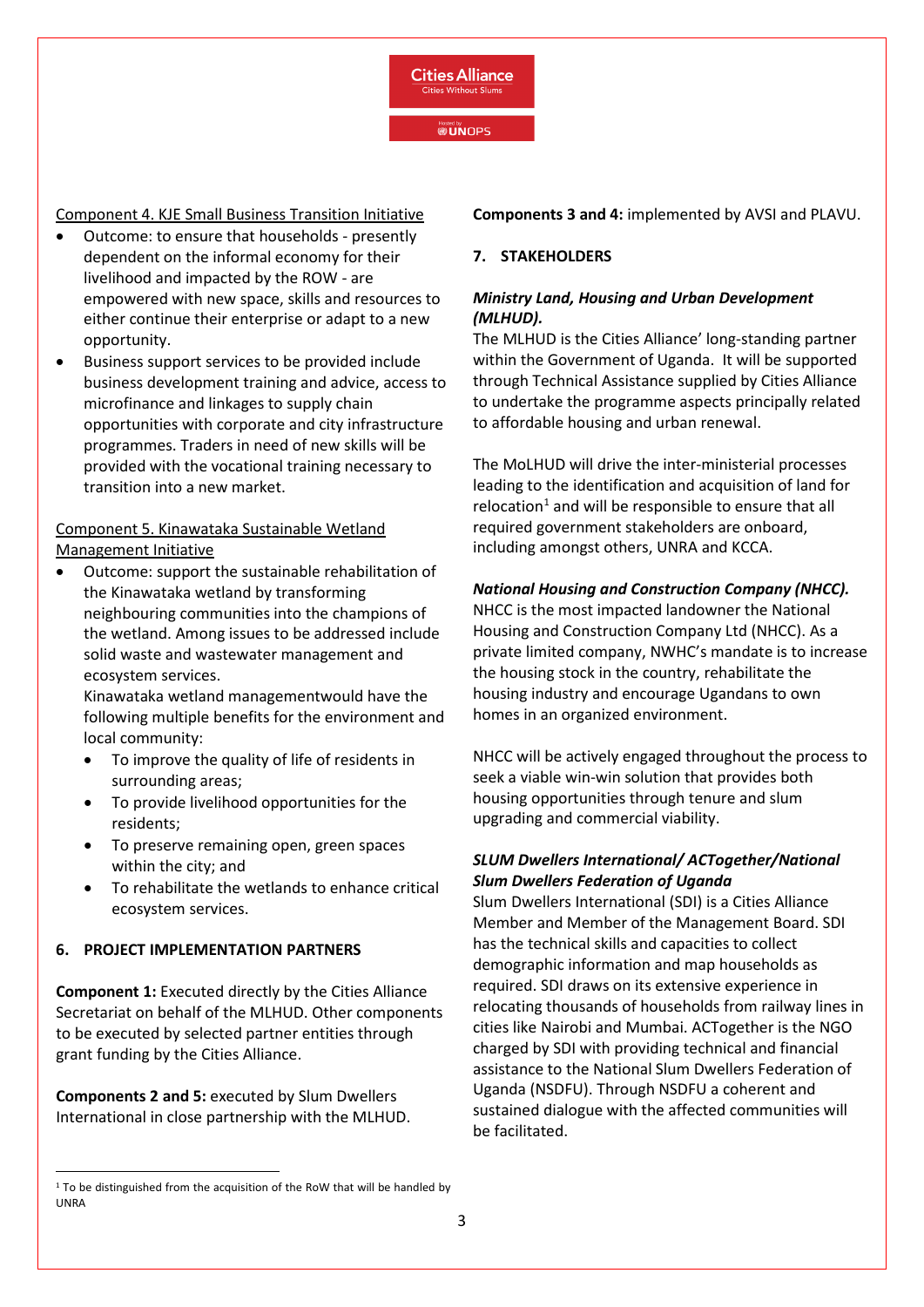

#### **Hosted by**<br>**@UNOPS**

### *Platform for Vendors in Uganda (PLAVU)*

PLAVU is a national micro and small business alliance formed in 2011 and formally registered in 2013. It was established to organize, build voice, increase visibility and win justice (validity) for its members. Will help in establishing and or strengthening a strong dialogue with informal traders. PLAVU is associated with WIEGO<sup>[2](#page-3-0)</sup>, a Cities Alliance Member that focuses on securing livelihoods for the working poor, especially women in the informal economy through giving them a voice, visibility and validity.

# *Association of Volunteers for International Service (AVSI) - Cities Alliance Member*

AVSI works to support the population to gain access to work with educational projects, vocational training, support for micro enterprises and energy generating, environmental health care activities. Cities Alliance worked closely with AVSI, the Government of Italy and the World Bank in large-scale upgrading programmes in Brazil.

#### *Other partners*

International Financial Institutions e.g. the World Bank, and multilateral partners (e.g. the African Development Bank) will be engaged both for their knowledge and potential additional finance to ensure longer term upgrading of infrastructure.

Cities Alliance has the convening power to align with and leverage other programmes implemented by its incountry Members such as the UK Department for International Development (DFID), German Development Agency (GIZ) and the United Nation Capital Development Fund (UNCDF).

Other Cities Alliance members with wide experience in incremental approaches that can be leveraged for Project's purposes:

- Department of Human Settlements South Africa
- UN-Habitat
- Habitat for Humanity

#### **8. PROJECT GOVERNANCE**

- a) A project a project steering committee
- b) A project technical implementation committee.
- c) A project management office
- d) An Inter-Ministerial Committee

#### a) Project Steering Committee (PSC)

The PSC is the decision-making authority of the project and is responsible for ensuring attainment of project objectives. It is also responsible for reviewing project progress, providing strategic direction and approving annual work program.

The PSC convenes every quarter to review and decide upon implementation and emerging operational issues. The PSC is composed of representatives of the following Agencies:

- MoLHUD
- EU delegation in Uganda
- Cities Alliance Secretariat
- Uganda National Roads Authority
- Kampala Capital City Authority
- African Development Bank

#### b) Inter-ministerial committee

The PSC identifies issues of a political nature and refers them to an inter-ministerial committee chaired by the MoLHUD for decision and action.

The PSC will be chaired by the Permanent Secretary of the MOLHUD. It has the right to co-opt other members as deemed necessary and call upon other Permanent Secretaries for specialist input as required. The project office provides the secretariat function to the PSC and is responsible for ensuring that the PSC meets on a quarterly basis. In addition, it will provide the PSC with a quarterly highlight report which defines the agenda of each quarterly PSC meeting.

c) Project Implementation Technical Committee (PITC) The PITC brings the different implementing partners and affected stakeholders together for coordination and mutual accountability purposes to ensure that each partner and stakeholder understands their role, their interdependencies and the critical paths between the activities they are responsible for.

<span id="page-3-0"></span><sup>2</sup> Women in Informal Employment: Globalising and Organising